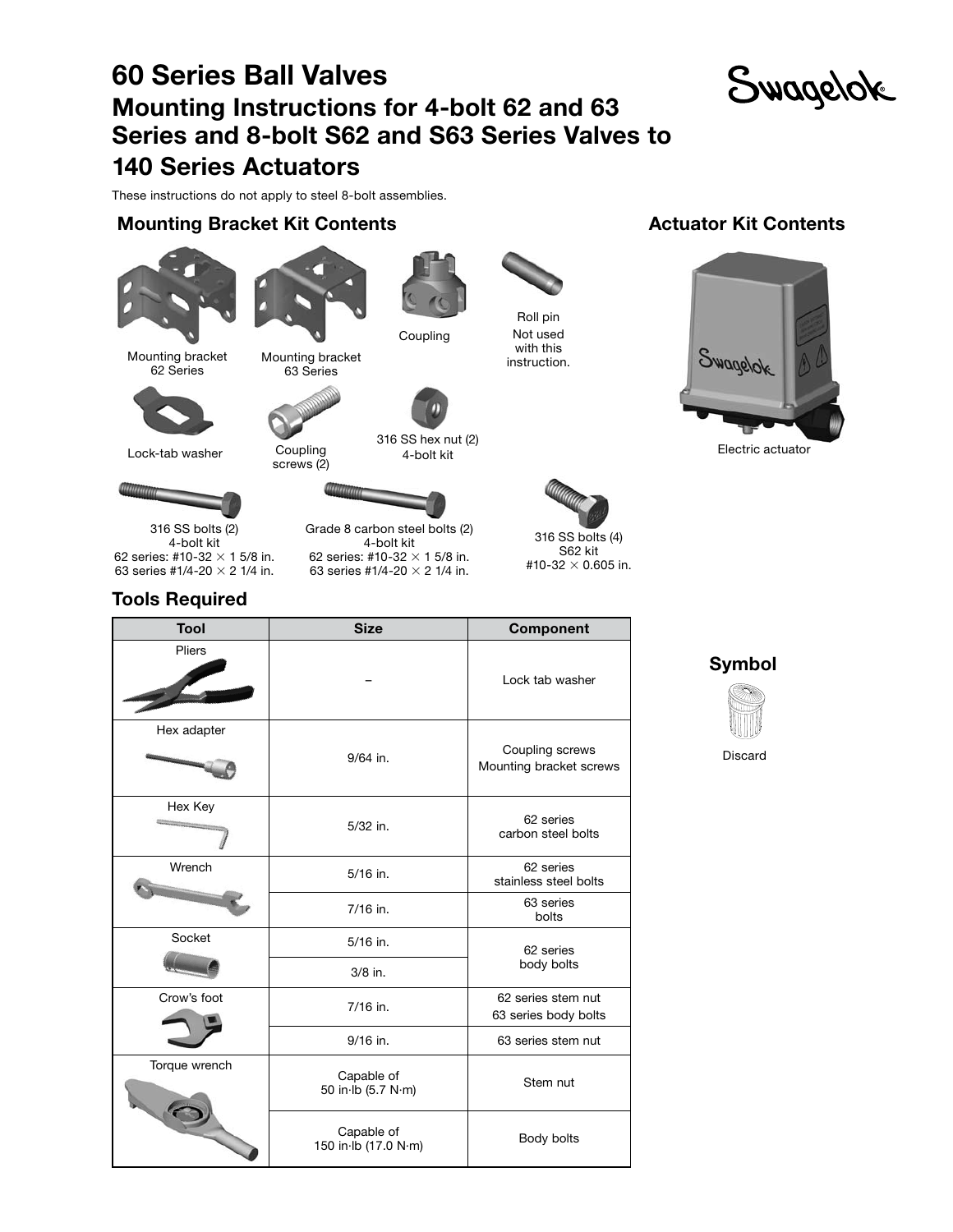## $\triangle$  WARNING

 Before removing a valve from the system for service, you must

- depressurize system
- • cycle the valve
- purge the valve.

#### $\triangle$  WARNING

 Residual system media may be left in the valve.

### $\triangle$  CAUTION

 Actuated assemblies must be properly aligned and supported. Improper alignment or inadequate support of the actuated assembly may result in shorter valve life.

- $\triangle$  Do not use these actuators on vented ball valves. The drive shaft of these actuators rotates in one direction.
- $\triangle$  Not CE marked.

### Actuator Preparation

- 1. 3-way only: Verify the position of the paint dot on the actuator shaft. It should be located toward the conduit connection.
- 2. Remove the four mounting bracket screws from the actuator.



3. Place the mounting bracket on the actuator and turn it until the wall mount tab is positioned away from the front of the actuator. Reinstall the four mounting bracket screws and tighten to 20 to 30 in.·lb (2.3 to 3.4 N·m).



## Valve Preparation

- 4. Turn the handle to orient the valve in the fully open or fully closed position.
- 5. Remove the parts from the valve as shown. Set aside the grounding spring.



6. Remove the lower stem nut and place the lock-tab washer on the valve stem, tabs facing up.



7. Replace the lower stem nut and tighten to 62, S62 series: 25 in.·lb (2.8 N·m)

63, S63 series: 50 in.·lb (5.7 N·m)

 Note: It may be necessary to hold the stem stationary with a wrench.

8. Bend the **tabs** of the **lock-tab washer** around the flats of the lower stem nut. If the tabs and flats do not line up, tighten the stem nut until they do (1/6 turn maximum).



9. Thread the grounding spring over the stem nut until it contacts the valve body.

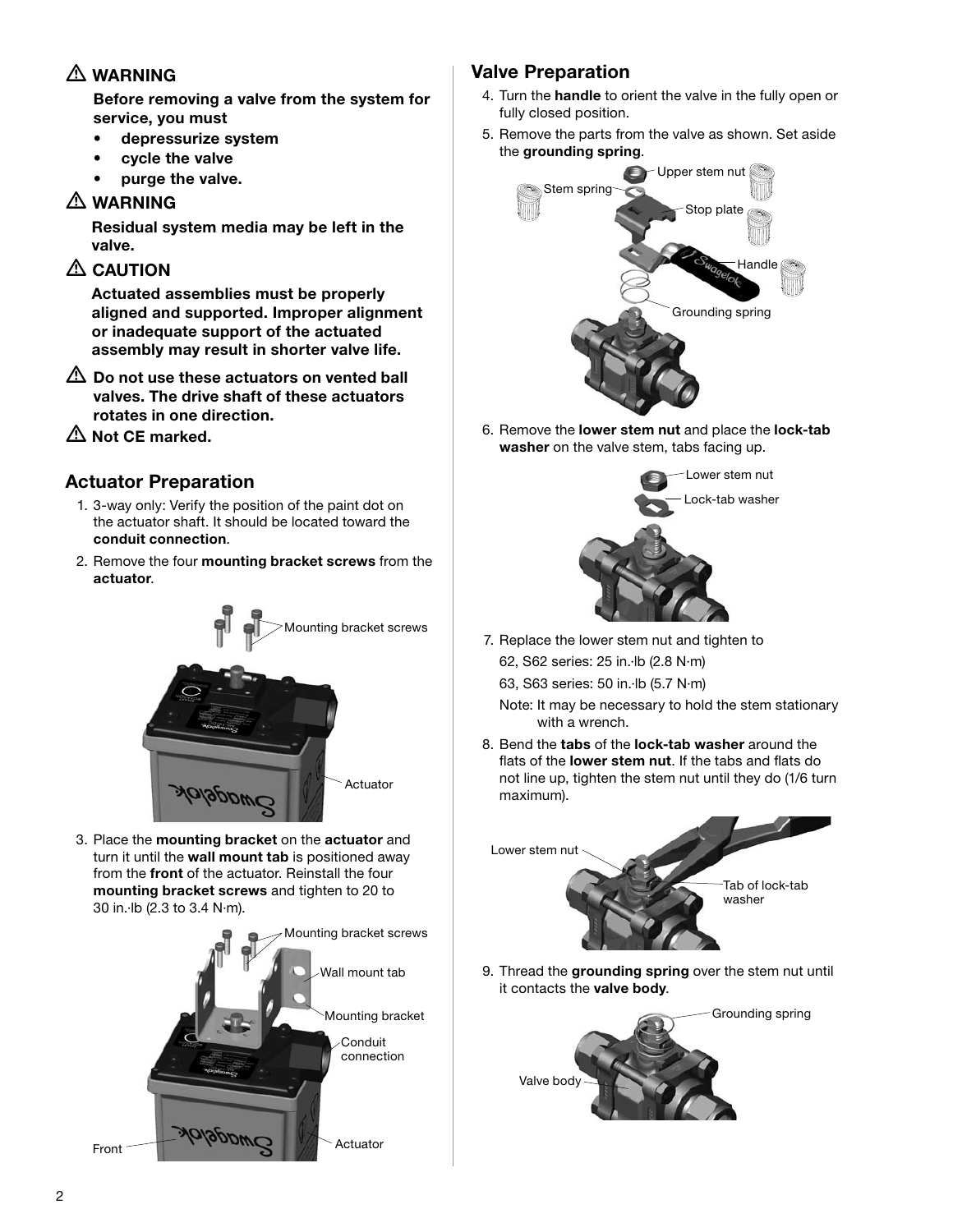#### Mounting Instructions

10. For 4-bolt assemblies, loosen all of the body bolts and remove the top two.



4-bolt assembly

 For 8-bolt assemblies, loosen all of the body bolts and remove the top four.

 Note: Be careful to maintain flange-to-body contact in the 8-bolt assemblies. If seal is broken, the Grafoil® flange seal must be replaced.



- 11. Place the coupling on the valve stem with the cutaway slots away from the valve. Install the two coupling screws into the coupling and tighten finger-tight.
	- Note: It will be necessary to hold the coupling in place until the valve assembly is positioned on the actuator.



- 12. Position the valve in the mounting bracket, aligning the valve body **bolt holes** with those in the mounting bracket, enclosing the actuator roll pin with the coupling cutaway slots.
	- Note: It may be necessary to spread the **bracket** arms slightly to position the valve.



13. 4-bolt assemblies: if the valve is assembled with Studs - use the 316 SS bolts and hex nuts supplied.

> Grade 8 carbon steel bolts (marked on head with six evenly spaced lines) - use the two longer Grade 8 bolts supplied.

 304/316 SS bolts (marked on head with B8 or B8M) - use the 316 SS bolts supplied.

Tighten the bolts finger-tight.



8-bolt assemblies:

 S62 series - use the 316 SS bolts supplied. S63 series - reinstall the original bolts. Tighten the bolts finger-tight.



14. Verify the grounding spring contacts both the valve body and the coupling after assembly and that the actuator roll pin is enclosed by the coupling cutaway slots.